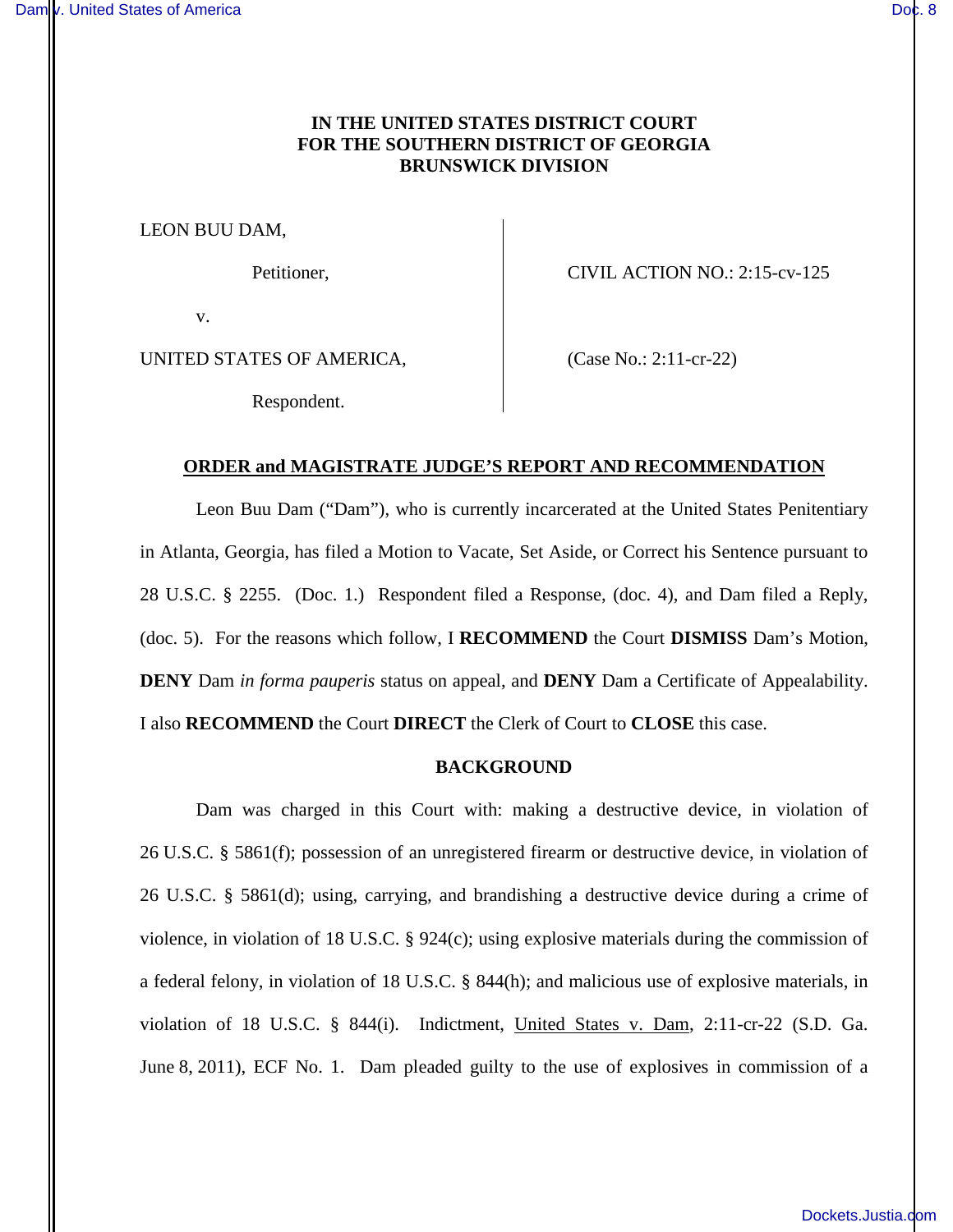federal felony and the malicious use of explosive materials. Plea Agreement, United States v. Dam, 2:11-cr-22 (S.D. Ga. Feb. 28, 2013), ECF No. 65, p. 2. Chief Judge Lisa Godbey Wood sentenced Dam to 180 months' imprisonment, which consisted of a 60-month sentence for the use of explosive materials during the commission of a felony and a 120-month sentence for the malicious use of explosive materials, to be served consecutively. J., United States v. Dam, 2:11 cr-22 (S.D. Ga. Aug. 28, 2013), ECF No. 72, pp. 1–2. Chief Judge Wood entered judgment on August 26, 2013. Id. at p. 1. Dam did not file an appeal.

#### **DISCUSSION**

On August 25, 2015, Dam executed his Section 2255 Motion. (Doc. 1, p. 13.) His Motion was filed in this Court on August 31, 2015. (Doc. 1.) Dam contends his counsel, John Brewer, rendered ineffective assistance by withdrawing a request for a second competency hearing and by coercing Dam to plead guilty by failing to properly explain the consequences of the proceedings. (Id. at pp. 4–5.) The Government asserts Dam's Motion should be dismissed because it is untimely and meritless. (Doc. 4, pp. 5, 8.)

The Court addresses the Government's assertion.

### **I. Whether Dam's Motion was Timely Filed**

To determine whether Dam's Motion was filed in a timely manner, the Court must look to the applicable statute of limitations periods. Motions made pursuant to 28 U.S.C. § 2255 are subject to a one-year statute of limitations period. 28 U.S.C. § 2255(f). This limitations period runs from the latest of:

(1) the date on which the judgment of conviction becomes final;

(2) the date on which the impediment to making a motion created by governmental action in violation of the Constitution or laws of the United States is removed, if the movant was prevented from making a motion by such governmental action;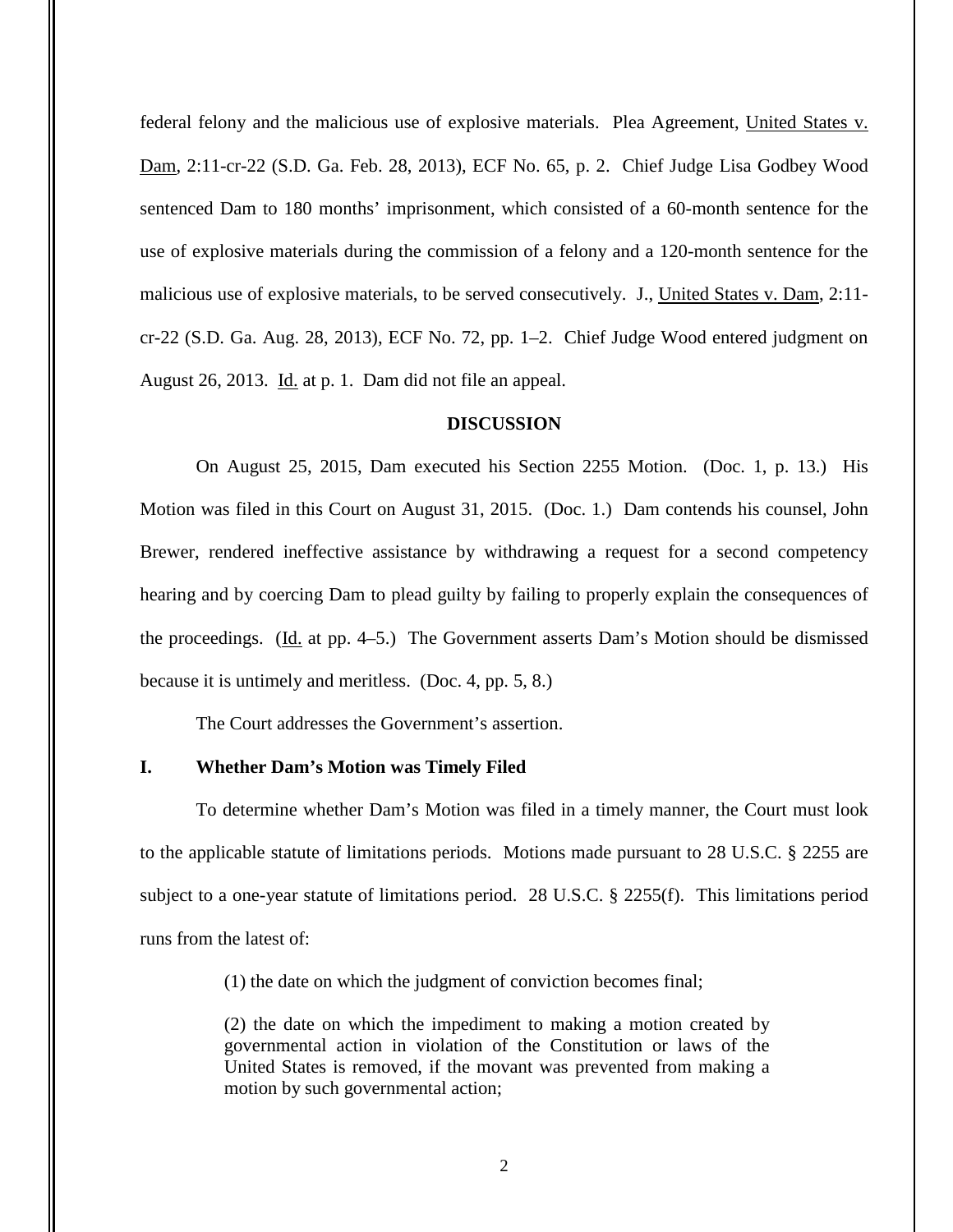(3) the date on which the right asserted was initially recognized by the Supreme Court, if that right has been newly recognized by the Supreme Court and made retroactively applicable to cases on collateral review; or

(4) the date on which the facts supporting the claim or claims presented could have been discovered through the exercise of due diligence.

Id.

Dam was sentenced to 180 months' imprisonment on August 26, 2013, and the Court's final judgment was entered on August 28, 2013. Min. Entry & J., United States v. Dam, 2:11-cr-22 (S.D. Ga. Aug. 26 and Aug. 28, 2013), ECF Nos. 70, 72. Dam had fourteen (14) days, or until September 11, 2013, to file a notice of appeal. Fed. R. App. P.  $4(b)(1)(A)(i)$ ; Fed. R. Civ. P. 6(a); Murphy v. United States, 634 F.3d 1303, 1307 (11th Cir. 2011) (noting that, when a defendant does not appeal his conviction or sentence, the judgment of conviction becomes final when the time for seeking that review expires). Because Dam did not file an appeal, he had until September 11, 2014, to file a timely § 2255 motion. 28 U.S.C. § 2255(f)(1). However, Dam did not execute his Section 2255 motion until August 25, 2015, nearly one year after the expiration of the applicable statute of limitations period. Consequently, Dam's petition is untimely under § 2255(f)(1). Townsend v. Crews, No. 14-24126-CIV, 2014 WL 6979646, at \*6 (S.D. Fla. Dec. 9, 2014) ("The law is and always has been that a statute of limitations creates a definitive deadline; a complaint or petition filed one day late . . . is untimely, just as if a year late.") (quoting Turner v. Singletary, 46 F. Supp. 2d 1238, 1240 (N.D. Fla. 1999)). Dam fails to argue that he is entitled to the statute of limitations periods set forth in Sections 2255(f)(2), (3), or (4). Thus, the Court must now determine whether Dam is entitled to tolling of the applicable statute of limitations period.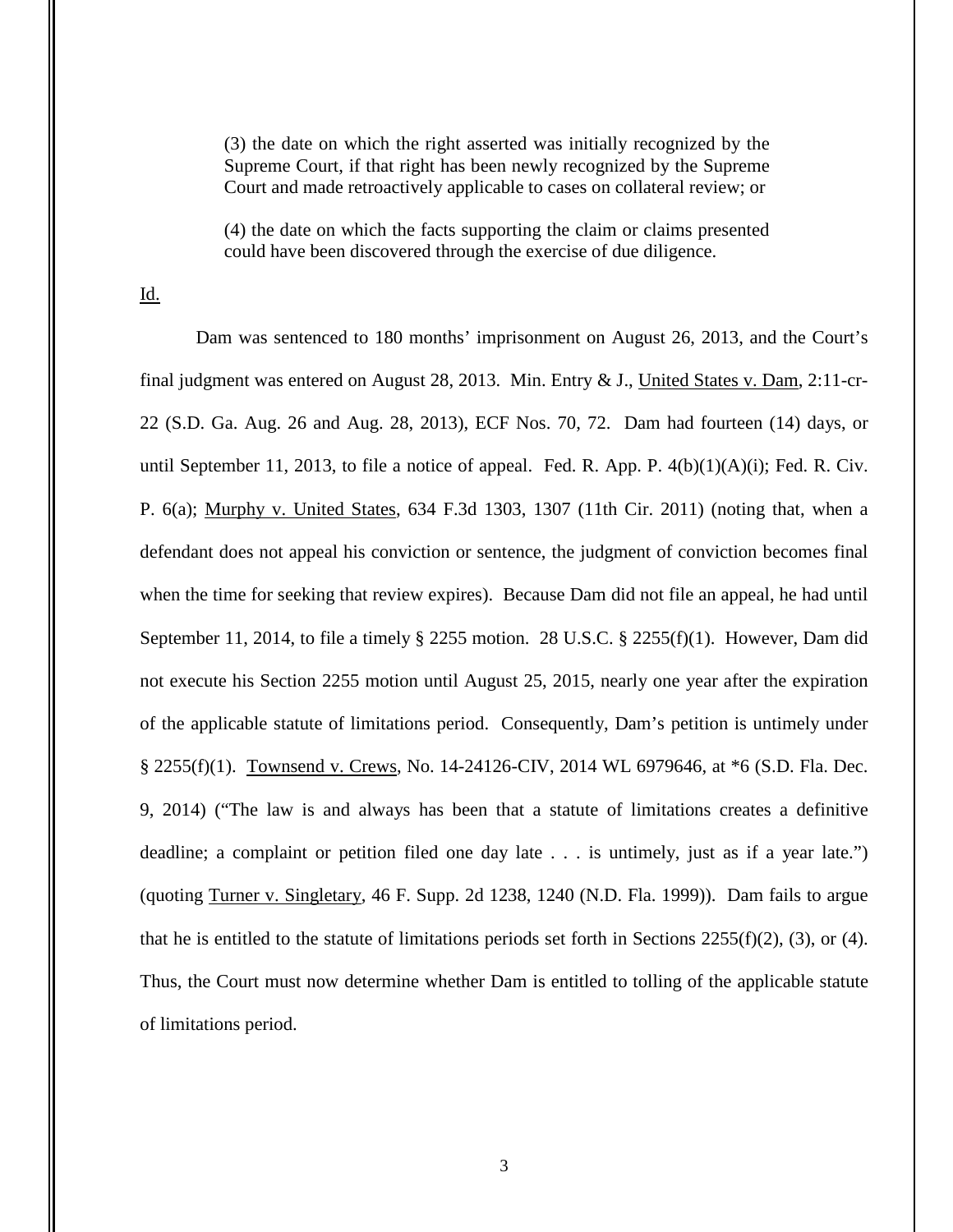## **II. Whether Dam is Entitled to Equitable Tolling**

Dam recognizes he does not meet the one-year statute of limitations period. (Doc. 1, p. 12.) His explanation for this untimely filing is that his mental incompetence and lack of English proficiency rendered him unable to file an appeal himself. Furthermore, he states that he has been unable to contact Mr. Brewer to assist with filing an appeal. (Id.)

In response, the Government asserts Dam's claims of incompetence are "wholly conclusory, supported by nothing other than the unqualified opinion of his jailhouse lawyer." (Doc. 4, p. 6.) The Government states that Dam was under a treatment and medication regime prescribed by the Bureau of Prisons ("BOP") and was fully competent during the criminal proceedings. (Id.) As to Dam's claims of language difficulties, the Government points to Dam's request during his sentencing hearing that his translator not simultaneously translate the Court's comments because he was fluent enough to "understand most of what you say." (Id. at p. 7.) Additionally, Dam personally made his own allocution and writings to the Court in English. (Id.) Finally, the Government argues that Dam did not even attempt to obtain court documents, transcripts, or contact Mr. Brewer until well after the one year deadline had expired. (Id. at pp. 6–7.) Therefore, the Government argues that Dam did not act with the due diligence required for equitable tolling.

Dam retorts that he is indeed under a treatment and medication plan prescribed by the BOP. However, he argues that it was these "psychotorpic [sic] medications" such as "respidol" that caused his delay in filing. (Doc. 5, p. 4.) He contends that this extraordinary circumstance, combined with his inability to contact Mr. Brewer, should result in the Court equitably tolling the statute of limitations applicable to his Motion.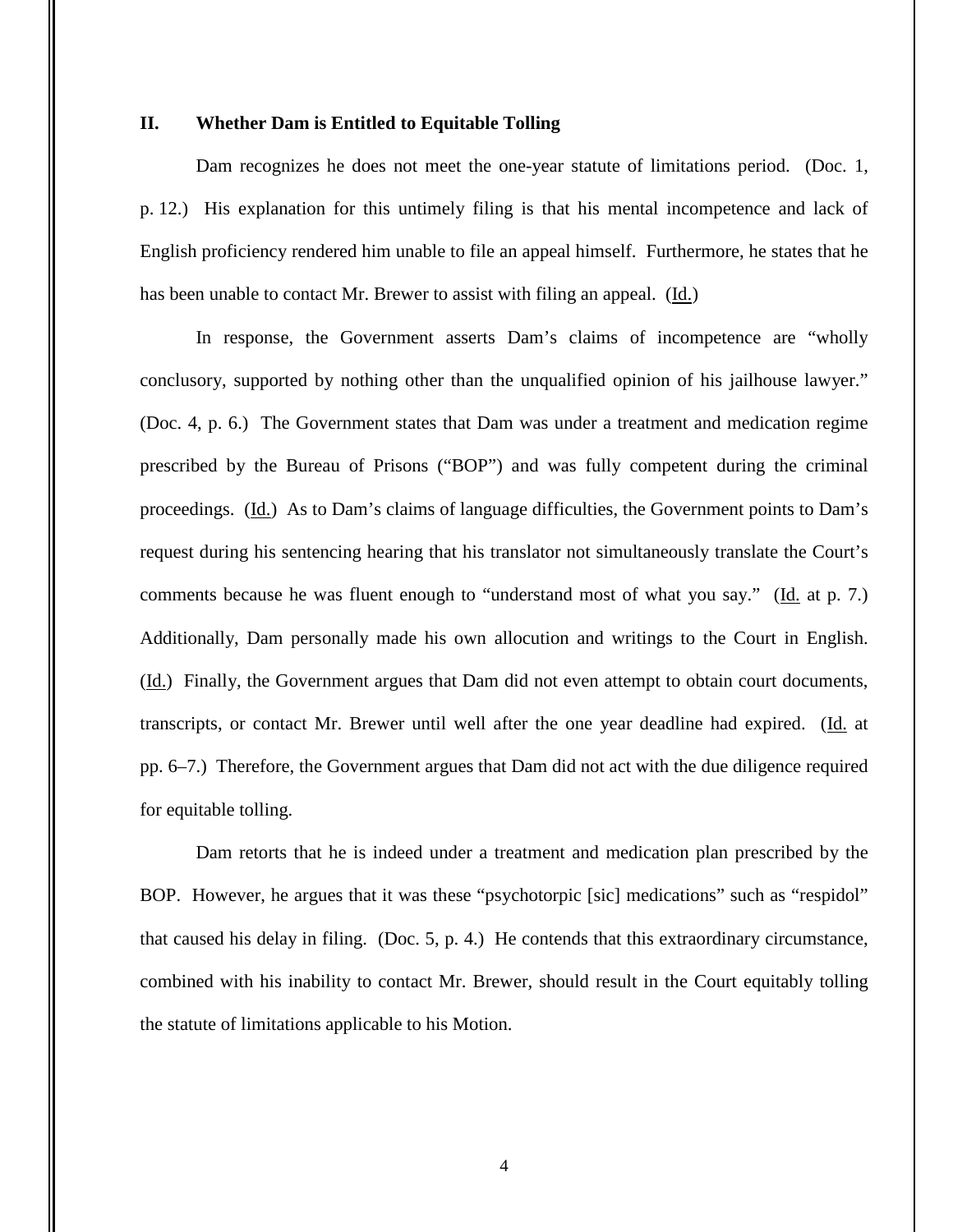The applicable limitation is not jurisdictional, and, as a consequence, the established oneyear limitation "is subject to equitable tolling in appropriate cases." Holland v. Florida, 560 U.S. 631, 645 (2010). "A movant 'is entitled to equitable tolling only if he shows (1) that he has been pursuing his rights diligently, and (2) that some extraordinary circumstance stood in his way and prevented him from timely filing."" Williams v. United States, 586 F. App'x 576, 576 (11th Cir. 2014) (quoting Holland, 560 U.S. at 649). Equitable tolling is typically applied sparingly and is available "only in truly extraordinary circumstances." Johnson v. United States, 340 F.3d 1219, 1226 (11th Cir. 2003). "The [movant] bears the burden of proving his entitlement to equitable tolling," Jones v. United States, 304 F.3d 1035, 1040 (11th Cir. 2002), "and will not prevail based upon a showing of either extraordinary circumstances or diligence alone; the [movant] must establish both." Williams v. Owens, No. CV113-157, 2014 WL 640525, at \*3 (S.D. Ga. Feb. 18, 2014) (citing Arthur v. Allen, 452 F.3d 1234, 1252 (11th Cir. 2006)).

There is nothing before the Court indicating that Dam employed any measures to file a timely Section 2255 Motion or that some "extraordinary circumstance" prevented him from doing so. The record indicates that Dam did not even attempt to contact Mr. Brewer until "the middle of March" of 2015—well after the statute of limitations for filing a timely Section 2255 motion had expired. Letter, United States v. Dam, 2:11-cr-22 (S.D. Ga. Apr. 13, 2014), ECF No. 77. His subsequent letters to the Court and the court reporter requesting his transcripts and other documentation were not sent until June and July of 2015. Id. at ECF Nos. 78, 79. Furthermore, in a letter to the Court, Dam indicates he only began the appeal process after befriending his jailhouse attorney sometime after December of 2014. (Doc. 1, pp. 28–29.) Based on these facts, it is apparent that Dam did not diligently pursue his rights. In fact, Dam did not even consider filing his Motion until well after the statutory limitation period expired.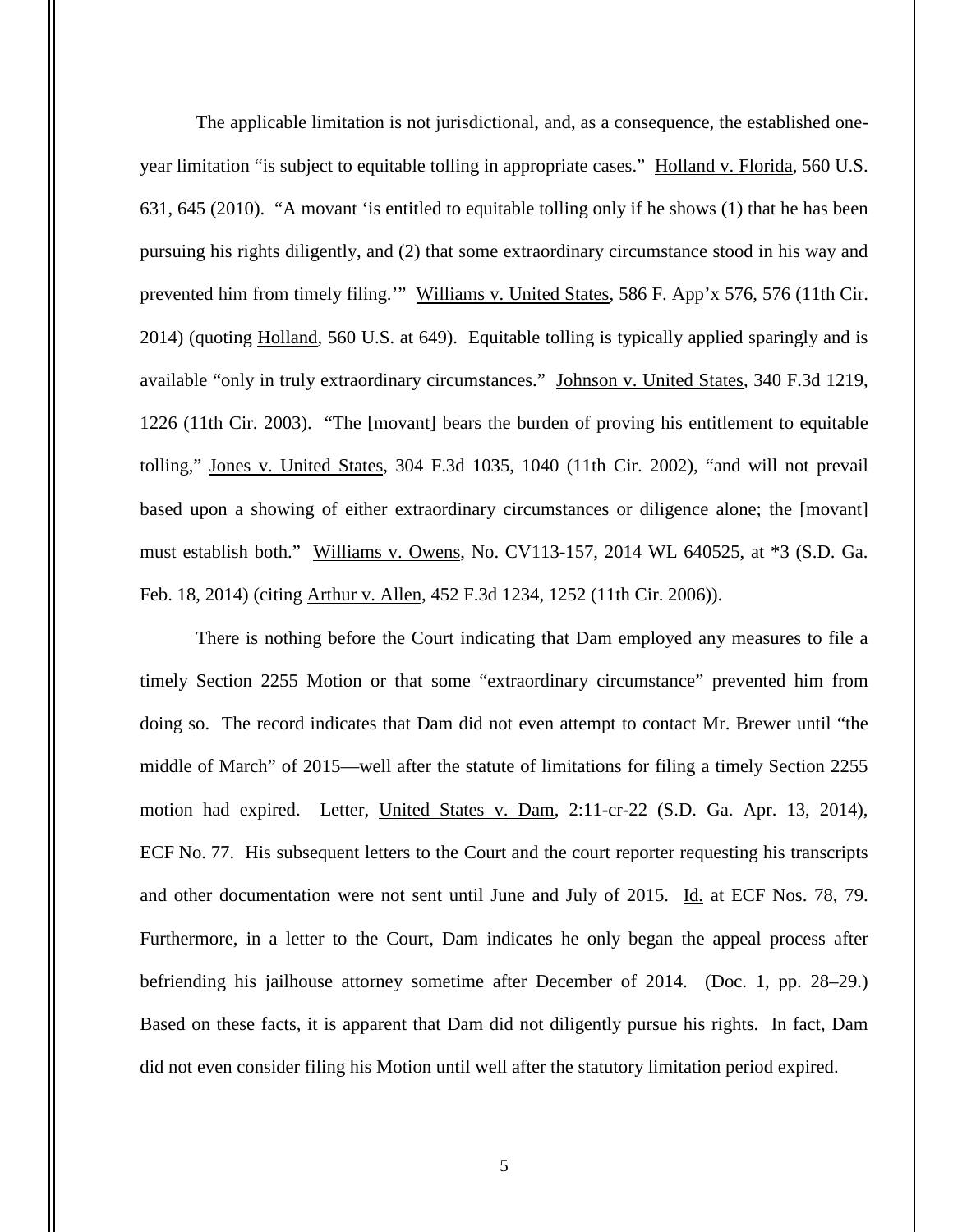Additionally, Dam's claims of incompetence are not an "extraordinary circumstance" sufficient to provide a basis for equitable tolling.<sup>1</sup> Nothing within the record supports Dam's conclusory claims that he is incompetent such that he could not timely file a Section 2255 Motion. (Doc. 1, p. 12.) Although Dam argues in his Reply Brief that he was on "mental health medications such as 'respidol,'" he does not indicate this affected his ability to timely file a Section 2255 Motion. (Doc. 5, p. 4); Spears v. Warden, 605 F. App'x 900 (11th Cir. 2015) (a petitioner with history of mental health issues and medication did not receive equitable tolling because he failed to show how it affected his ability to timely file a petition). Furthermore, the Court specifically found Dam competent to stand trial for his criminal proceeding after a psychiatric examination. Rep., Order, United States v. Dam, 2:11-cr-22 (S.D. Ga. Nov. 7 and Dec. 20, 2012), ECF Nos. 52, 54; cf. Hunter v. Ferrell, 587 F.3d 1304 (11th Cir. 2009) (Petitioner suffered from substantial mental retardation, and a psychiatric examination found petitioner only borderline competent to stand trial. Court found evidentiary hearing proper in that case to determine whether petitioner's mental impairment affected his ability to timely file a Section 2254 petition.)

The Eleventh Circuit Court of Appeals has held that claims of mental incompetency, without more, are "insufficient to justify equitable tolling." Lawrence v. Florida, 421 F.3d 1221, 1227 (11th Cir. 2005), *aff'd on other grounds*, 549 U.S. 327 (2007); see also Fox v. McNeil, 373 F. App'x 32, 34 (11th Cir. 2010) ("[A]n allegation of mental incompetence, without a showing of a causal connection between the incompetence and the failure to file a timely application, did not justify equitable tolling."); Hunter, 587 F.3d at 1308 ("[M]ental impairment is not *per se* a

 $\overline{a}$ 

<sup>1</sup> Dam also claims that his difficulties with the English language entitle him to equitable tolling. However, lack of English proficiency is not a sufficient "extraordinary circumstance" to justify equitable tolling. See United States v. Montano, 398 F.3d 1276, 1280 n.5 (11th Cir. 2005) (difficulties with the English language did not entitle petitioner to equitable tolling).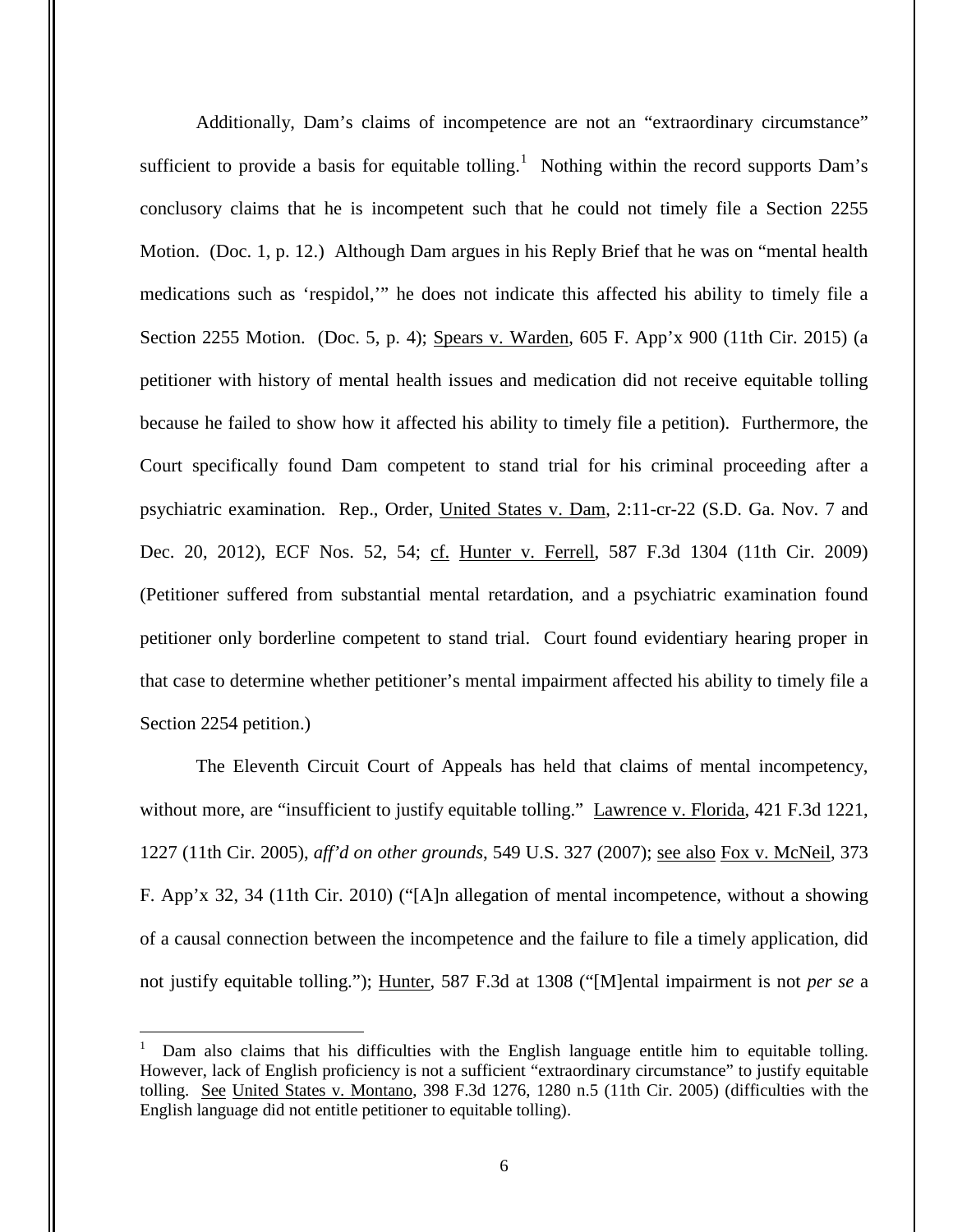reason to toll a statute of limitations.") Therefore, Dam's claims that he was mentally incompetent do not entitle him to equitable tolling of the statute of limitations.

Dam fails to show that he was pursuing his rights diligently and that some extraordinary circumstance prevented him from filing his Section 2255 Motion prior to September 11, 2014. Consequently, Dam is not entitled to equitable tolling of the applicable statute of limitations period. The Court should **DISMISS** Dam's Section 2255 Motion as untimely filed.

#### **III. Leave to Appeal** *in Forma Pauperis* **and Certificate of Appealability**

The Court should also deny Dam leave to appeal *in forma pauperis*. Though Dam has, of course, not yet filed a notice of appeal, it would be appropriate to address these issues in the Court's order of dismissal. Fed. R. App. P.  $24(a)(3)$  (trial court may certify that appeal of party proceeding *in forma pauperis* is not taken in good faith "before or after the notice of appeal is filed"). An appeal cannot be taken *in forma pauperis* if the trial court certifies that the appeal is not taken in good faith. 28 U.S.C. § 1915(a)(3); Fed. R. App. P. 24(a)(3). Good faith in this context must be judged by an objective standard. Busch v. Cty. of Volusia, 189 F.R.D. 687, 691 (M.D. Fla. 1999). A party does not proceed in good faith when he seeks to advance a frivolous claim or argument. See Coppedge v. United States, 369 U.S. 438, 445 (1962). A claim or argument is frivolous when it appears the factual allegations are clearly baseless or the legal theories are indisputably meritless. Neitzke v. Williams, 490 U.S. 319, 327 (1989); Carroll v. Gross, 984 F.2d 392, 393 (11th Cir. 1993). Stated another way, an *in forma pauperis* action is frivolous and, thus, not brought in good faith, if it is "without arguable merit either in law or fact." Napier v. Preslicka, 314 F.3d 528, 531 (11th Cir. 2002); see also Brown v. United States, Nos. 407CV085, 403CR001, 2009 WL 307872, at \*1–2 (S.D. Ga. Feb. 9, 2009).

7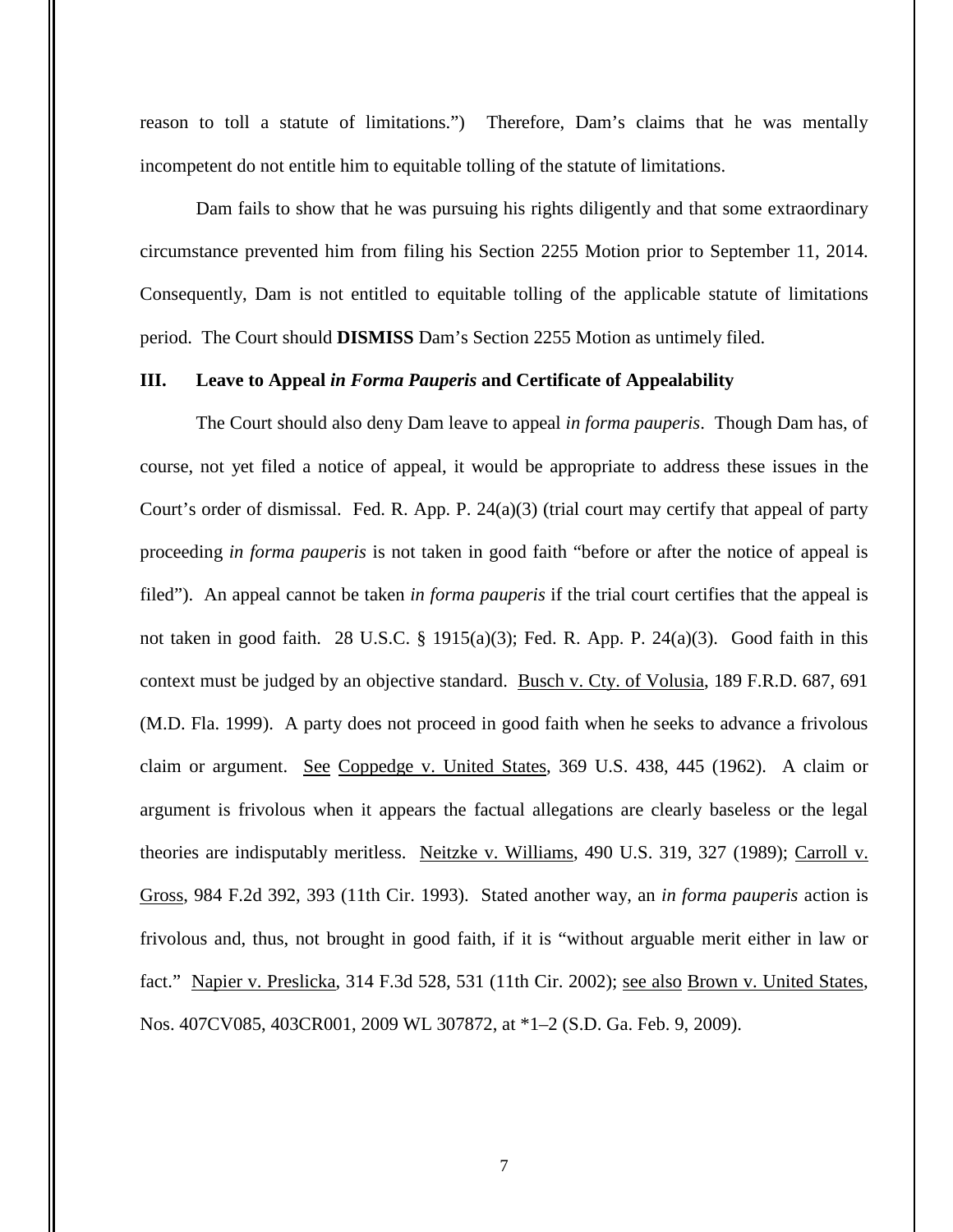Additionally, under 28 U.S.C.  $\S$  2253(c)(1), an appeal cannot be taken from a final order in a habeas proceeding unless a certificate of appealability is issued. Pursuant to Rule 11 of the Rules Governing Section 2255 cases, the Court "must issue or deny a certificate of appealability when it enters a final order adverse to the applicant." A certificate of appealability may issue only if the applicant makes a substantial showing of a denial of a constitutional right. The decision to issue a certificate of appealability requires "an overview of the claims in the habeas petition and a general assessment of their merits." Miller-El v. Cockrell, 537 U.S. 322, 336 (2003). In order to obtain a certificate of appealability, a petitioner must show "that jurists of reason could disagree with the district court's resolution of his constitutional claims or that jurists could conclude the issues presented are adequate to deserve encouragement to proceed further." Id. "Where a plain procedural bar is present and the district court is correct to invoke it to dispose of the case, a reasonable jurist could not conclude either that the district court erred in dismissing the petition or that the petitioner should be allowed to proceed further." Slack v. McDaniel, 529 U.S. 473, 484 (2000); see also Franklin v. Hightower, 215 F.3d 1196, 1199 (11th Cir. 2000). "This threshold inquiry does not require full consideration of the factual or legal bases adduced in support of the claims." Miller-El, 537 U.S. at 336.

Based on the above analysis of Dam's Motion and applying the Certificate of Appealability standards set forth above, there are no discernable issues worthy of a certificate of appeal; therefore, the Court should **DENY** the issuance of a Certificate of Appealability. If the Court adopts this recommendation and denies Dam a Certificate of Appealability, Dam is advised that he "may not appeal the denial but may seek a certificate from the court of appeals under Federal Rule of Appellate Procedure 22." Rule 11(a), Rules Governing Section 2255 Cases in the United States District Courts. Furthermore, as there are no non-frivolous issues to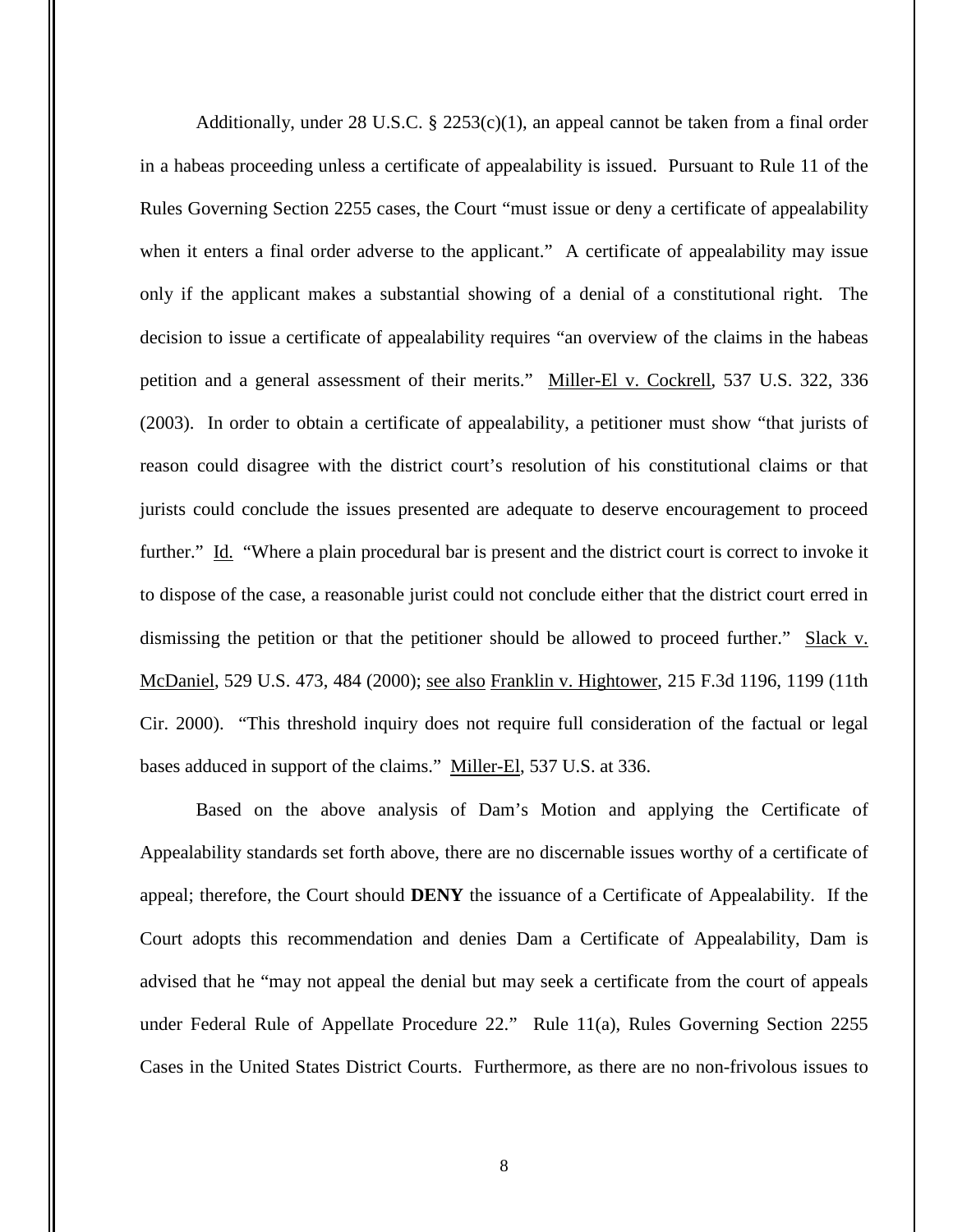raise on appeal, an appeal would not be taken in good faith. Thus, the Court should likewise **DENY** *in forma pauperis* status on appeal.

#### **CONCLUSION**

Based on the foregoing, I **RECOMMEND** that the Court **DISMISS** Dam's Section 2255 Motion, **DENY** Dam *in forma pauperis* status on appeal, and **DENY** Dam a Certificate of Appealability.

The Court **ORDERS** any party seeking to object to this Report and Recommendation to file specific written objections within **fourteen (14) days** of the date on which this Report and Recommendation is entered. Any objections asserting that the Magistrate Judge failed to address any contention raised in the pleading must also be included. Failure to do so will bar any later challenge or review of the factual findings or legal conclusions of the Magistrate Judge. See 28 U.S.C.  $\S$  636(b)(1)(C); Thomas v. Arn, 474 U.S. 140 (1985). A copy of the objections must be served upon all other parties to the action. The filing of objections is not a proper vehicle through which to make new allegations or present additional evidence.

Upon receipt of objections meeting the specificity requirement set out above, a United States District Judge will make a *de novo* determination of those portions of the report, proposed findings, or recommendation to which objection is made and may accept, reject, or modify in whole or in part, the findings or recommendations made by the Magistrate Judge. Objections not meeting the specificity requirement set out above will not be considered by a District Judge. A party may not appeal a Magistrate Judge's report and recommendation directly to the United States Court of Appeals for the Eleventh Circuit. Appeals may be made only from a final judgment entered by or at the direction of a District Judge.